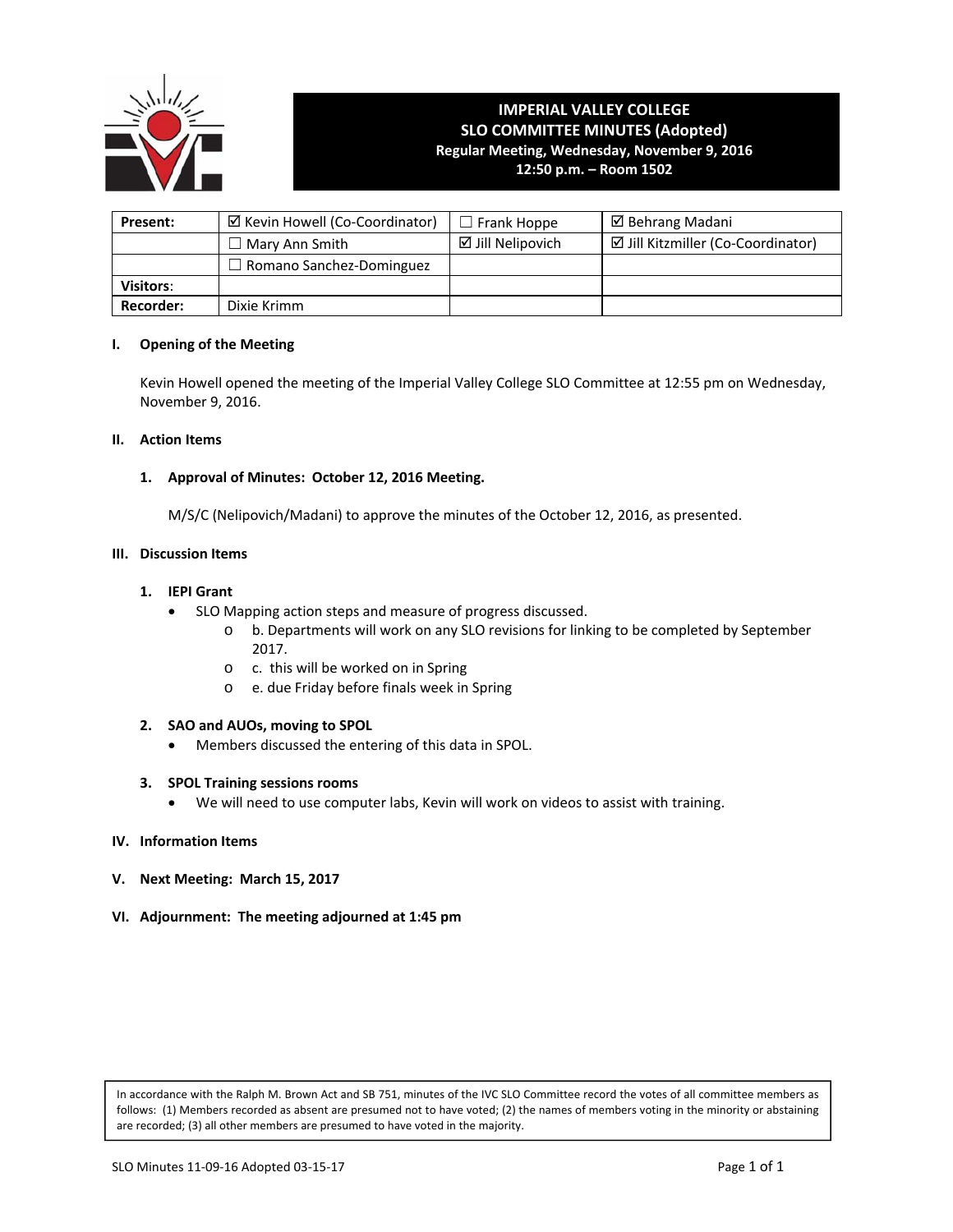

Institutional Effectiveness Partnership Initiative **Partnership Resource Teams College Innovation and Effectiveness Plan** Date: May 25, 2016



# Name of Institution: Imperial Valley College

|                                                                                 |                                                                                                                                                                                                                                                                                                    |                                                                                                                                                                                                       | <b>Target Date</b>                     |                                                                                                                                                                                                                                                                                                                                                                                                                                                                                                                                                                                                                                                                                                                                                                                                                                                                   |                                               |                                                                                                                                                                                                                                                                                                                                                                                                  |                                                                                                                                               |               |  |
|---------------------------------------------------------------------------------|----------------------------------------------------------------------------------------------------------------------------------------------------------------------------------------------------------------------------------------------------------------------------------------------------|-------------------------------------------------------------------------------------------------------------------------------------------------------------------------------------------------------|----------------------------------------|-------------------------------------------------------------------------------------------------------------------------------------------------------------------------------------------------------------------------------------------------------------------------------------------------------------------------------------------------------------------------------------------------------------------------------------------------------------------------------------------------------------------------------------------------------------------------------------------------------------------------------------------------------------------------------------------------------------------------------------------------------------------------------------------------------------------------------------------------------------------|-----------------------------------------------|--------------------------------------------------------------------------------------------------------------------------------------------------------------------------------------------------------------------------------------------------------------------------------------------------------------------------------------------------------------------------------------------------|-----------------------------------------------------------------------------------------------------------------------------------------------|---------------|--|
|                                                                                 |                                                                                                                                                                                                                                                                                                    | <b>Responsible</b>                                                                                                                                                                                    | for                                    |                                                                                                                                                                                                                                                                                                                                                                                                                                                                                                                                                                                                                                                                                                                                                                                                                                                                   |                                               |                                                                                                                                                                                                                                                                                                                                                                                                  |                                                                                                                                               | <b>Status</b> |  |
| <b>Area of Focus</b>                                                            | <b>Objective</b>                                                                                                                                                                                                                                                                                   | <b>Person</b>                                                                                                                                                                                         | <b>Achievement</b>                     | <b>Action Steps</b>                                                                                                                                                                                                                                                                                                                                                                                                                                                                                                                                                                                                                                                                                                                                                                                                                                               |                                               | <b>Measure of Progress</b>                                                                                                                                                                                                                                                                                                                                                                       |                                                                                                                                               | As of Date:   |  |
|                                                                                 |                                                                                                                                                                                                                                                                                                    |                                                                                                                                                                                                       |                                        |                                                                                                                                                                                                                                                                                                                                                                                                                                                                                                                                                                                                                                                                                                                                                                                                                                                                   |                                               |                                                                                                                                                                                                                                                                                                                                                                                                  |                                                                                                                                               |               |  |
| <b>B. SLO</b><br><b>Mapping</b>                                                 | 1. Integrate Institutional<br>Learning Outcomes into<br>tracking system.<br>2. Develop and implement<br>a mechanism for mapping<br>student SAOs and AUOs<br>(Administrative Unit<br>Outcomes) to institutional<br>outcomes.<br>3. Communicate broadly<br>and encourage dialog<br>about assessment. | <b>SLO</b><br>Coordinator,<br><b>CART Chair and</b><br>Co-chair<br>Leads:<br><b>Kevin Howell</b><br><b>Jill Kitzmiller</b>                                                                            | 1.10/31/16<br>2. 2/28/17<br>3. 9/30/16 | a. Complete SPOL (tracking system) system<br>review team discussion.<br>b. Link each course SLO to an ILO within the<br>SPOL system.<br>c. Map the SAO's and AUO's in SPOL by<br>identifying the associated institutional learning<br>outcomes.<br>d. Four weeks before the end of every<br>semester, deans will ensure that due dates for<br>completing SLO tasks in the upcoming cycle are<br>delivered to the department chairs.<br>e. Every department completes a common<br>template to document the completed task and<br>departmental dialogue and submits annually to<br>the SLO Committee.<br>f. Departmental dialogue records are integrated<br>within SPOL (or another online management<br>system).<br>g. The SLO Committee provides status updates<br>to Academic Senate, College Council, Strategic<br><b>Educational Master Planning Committee</b> |                                               | a. Discussion completed.<br>b. Document which departments have<br>completed their SLO-ILO linking task.<br>c. SAO and AUO mapping completed.<br>d. Department chairs report tasks<br>completed.<br>e. Submission of departmental dialogue<br>records to SLO Committee with any<br>resulting Committee recommendations.<br>f. Status updates are provided to each<br>applicable body on schedule. |                                                                                                                                               |               |  |
|                                                                                 |                                                                                                                                                                                                                                                                                                    |                                                                                                                                                                                                       |                                        | (SEMPC), and Continuing Accreditation<br>Readiness Team (CART).                                                                                                                                                                                                                                                                                                                                                                                                                                                                                                                                                                                                                                                                                                                                                                                                   |                                               |                                                                                                                                                                                                                                                                                                                                                                                                  |                                                                                                                                               |               |  |
|                                                                                 |                                                                                                                                                                                                                                                                                                    |                                                                                                                                                                                                       |                                        |                                                                                                                                                                                                                                                                                                                                                                                                                                                                                                                                                                                                                                                                                                                                                                                                                                                                   |                                               |                                                                                                                                                                                                                                                                                                                                                                                                  |                                                                                                                                               |               |  |
| Request for IEPI Resources to Support College Innovation and Effectiveness Plan |                                                                                                                                                                                                                                                                                                    |                                                                                                                                                                                                       |                                        |                                                                                                                                                                                                                                                                                                                                                                                                                                                                                                                                                                                                                                                                                                                                                                                                                                                                   |                                               |                                                                                                                                                                                                                                                                                                                                                                                                  |                                                                                                                                               |               |  |
| <b>Applicable Area(s) of Focus</b>                                              |                                                                                                                                                                                                                                                                                                    | <b>Applicable Objective(s)</b>                                                                                                                                                                        |                                        | <b>Description of Resource Needed</b>                                                                                                                                                                                                                                                                                                                                                                                                                                                                                                                                                                                                                                                                                                                                                                                                                             |                                               |                                                                                                                                                                                                                                                                                                                                                                                                  | <b>Cost of Resource</b>                                                                                                                       |               |  |
| (Copy from table above.)                                                        |                                                                                                                                                                                                                                                                                                    |                                                                                                                                                                                                       | (Copy from table above.)               |                                                                                                                                                                                                                                                                                                                                                                                                                                                                                                                                                                                                                                                                                                                                                                                                                                                                   | (Refer to Action Steps above as appropriate.) |                                                                                                                                                                                                                                                                                                                                                                                                  |                                                                                                                                               |               |  |
| <b>B.</b><br><b>SLO Mapping</b>                                                 |                                                                                                                                                                                                                                                                                                    | 1. Integrate Institutional Learning Outcomes into<br>tracking system.<br>2. Develop and implement a mechanism for<br>mapping student SAOs and AUOs<br>(Administrative Unit Outcomes) to institutional |                                        | a. A training with department chairs to show them how to link the<br>SLO with the ISLO.<br>b. Training on how to measure SAO's and AUO's that effectively link<br>to the ISLO's.<br>c. Overhaul of student learning outcome website.                                                                                                                                                                                                                                                                                                                                                                                                                                                                                                                                                                                                                              |                                               |                                                                                                                                                                                                                                                                                                                                                                                                  | a. If training is done during<br>contract time, no additional<br>compensation required; if<br>not, \$65/hour. \$5,300<br>(extra duty stipends |               |  |
|                                                                                 |                                                                                                                                                                                                                                                                                                    | outcomes.                                                                                                                                                                                             |                                        |                                                                                                                                                                                                                                                                                                                                                                                                                                                                                                                                                                                                                                                                                                                                                                                                                                                                   |                                               |                                                                                                                                                                                                                                                                                                                                                                                                  | acct. 1491, or committee                                                                                                                      |               |  |